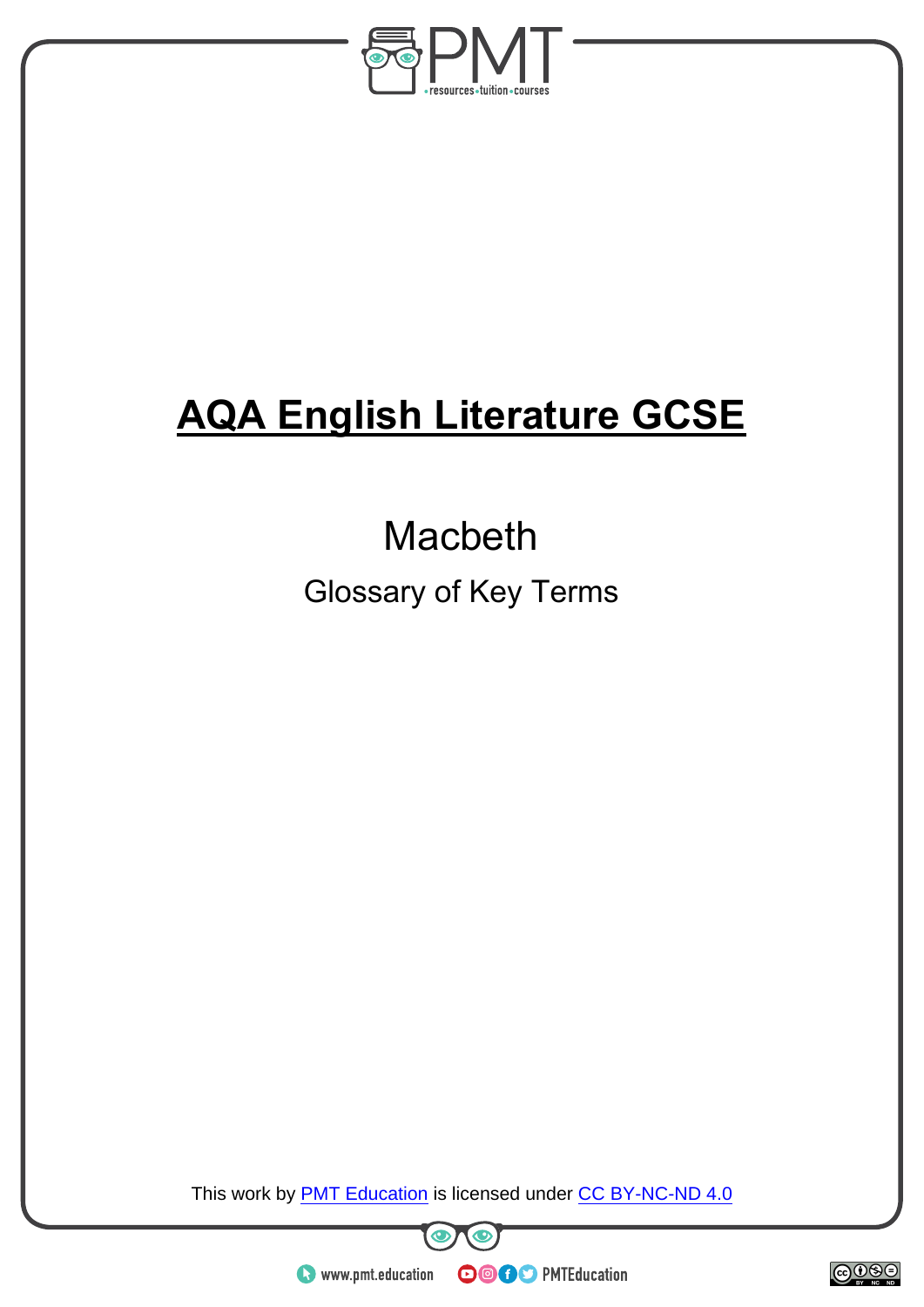

### **Shakespeare - Glossary of Key Terms**

#### **Techniques - Language**

**Allegory** - A story, character, place, or event is used to convey a hidden meaning, typically moral or political, about real-world events or issues (e.g. Duncan's death is an allegory for the risks of killing your king).

**Allusion** - An indirect reference to another event, person or work which the writer assumes the reader is familiar.

**Archetype** - The first real example or prototype of something; an ideal model or the perfect image of something.

**Bathos** - An anti-climax which is abrupt; usually humour that comes from an odd and sudden change in tone.

**Biblical** - Language that relates to the bible and thus has religious connotations.

**Blazon** - A poem in which the speaker describes a woman's physique by focusing on and listing various individual parts of a woman's body.

**Caricature** - An imitation where particular notable characteristics are exaggerated to a comic or grotesque effect.

**Colloquialism** - An informal word or phrase used in normal or familiar conversation.

**Comic relief** - Relief from tension caused by the introduction of a comedic element.

**Connotation** - An impression, idea, or feeling associated with a word or phase beyond its literal meaning.

**Dichotomy** - A division or contrast between two opposed things.

**Double entendre** - Words or phrases that have a double meaning and is deliberately ambiguous, especially when one of the meanings is risqué. (For example: In Elizabethan England, the use of the word "die" referred to both death and orgasm).

**Dysphemism** - The substitution of a more offensive term for one considered less so.

**Epithet** - A word or phrase applied to a person to describe an actual or credited quality. (For example: "star crossed lovers" = Romeo and Juliet).

**Epitome** - A perfect example of a specific quality.

**Epizeuxis** - The repetition of words in succession within the same sentence.

**Euphemism** - The substitution of a harmless term for one that is considered as offensively risqué or explicit.

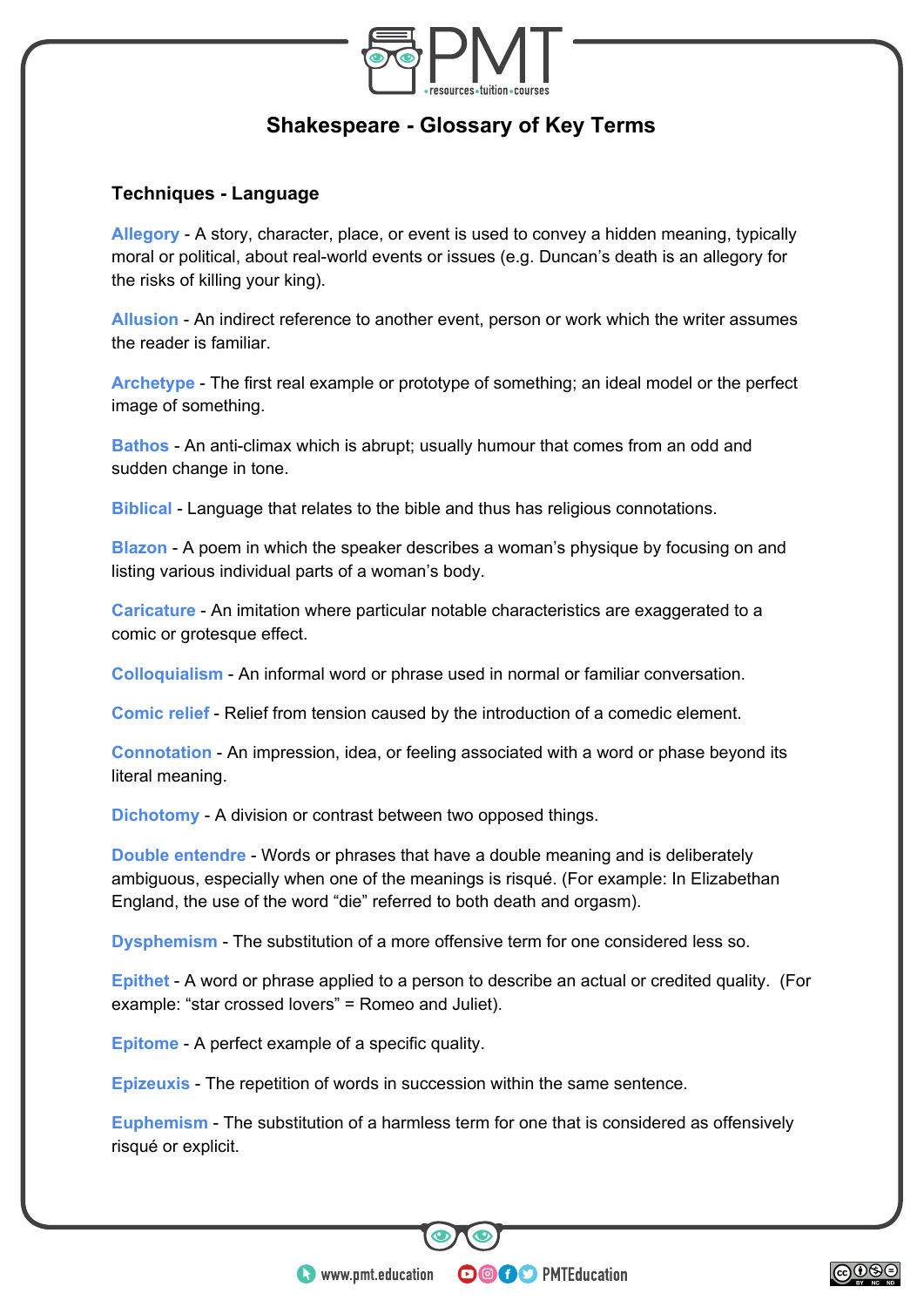

**Extended metaphor** - A metaphor that continues over many sentences and could even extend throughout the entire play.

**Foreshadowing** - A device in which an author suggests certain plot developments that might come later in the play.

**Grotesque** - Ugly and distorted, physically or figuratively, in a way that is comic or repulsive.

**Hyperbole** - An extravagant exaggeration of fact, used either for serious or comic effect.

**Ideology** - A system of beliefs and ideals, typically forming a framework for a political policy or a religion.

**Imagery** - Use of language which is visually descriptive or symbolic.

**Irony** - The use of words where the meaning is contrary to what is expected to actually occur.

**Juxtaposition** - A literary technique that places two opposing words, phrases or events side by side, often for the main purpose of comparing or contrasting them. (For example - "Here is much to do with hate, but more to do with love.").

**Manifestation** - A physical expression or realisation of an abstract idea through a character, object, place, or event.

**Motif** - An element that reoccurs, such as a word, phrase, idea, image, action, character or symbol that appears throughout the play for emphasis.

**Oxymoron** - A form of paradox that combines a pair of contrasting terms into a single, sometimes unique expression. (For example - When Juliet says "O happy dagger").

**Parable** - A story used to teach a moral or spiritual lesson, typically told in the Bible by Jesus.

**Pathetic Fallacy** - When human emotions or characteristics are given to objects, nature or the weather.

**Personification** - Giving something non-human a human trait, capability, or personality.

**Pun** - A play on words which suggests multiple meanings.

**Satire** - The use of humour, irony or exaggeration to ridicule and criticize an individual's stupidity.

**Semantic Field** - When a writer employs multiple words which are similar and thus group together under one sub-heading.

**Sibilance** - The repetition of 's' sounds close together.

**Simile** - Comparing something to something else in a nonliteral way, in order to convey a particular idea or quality of the original thing.

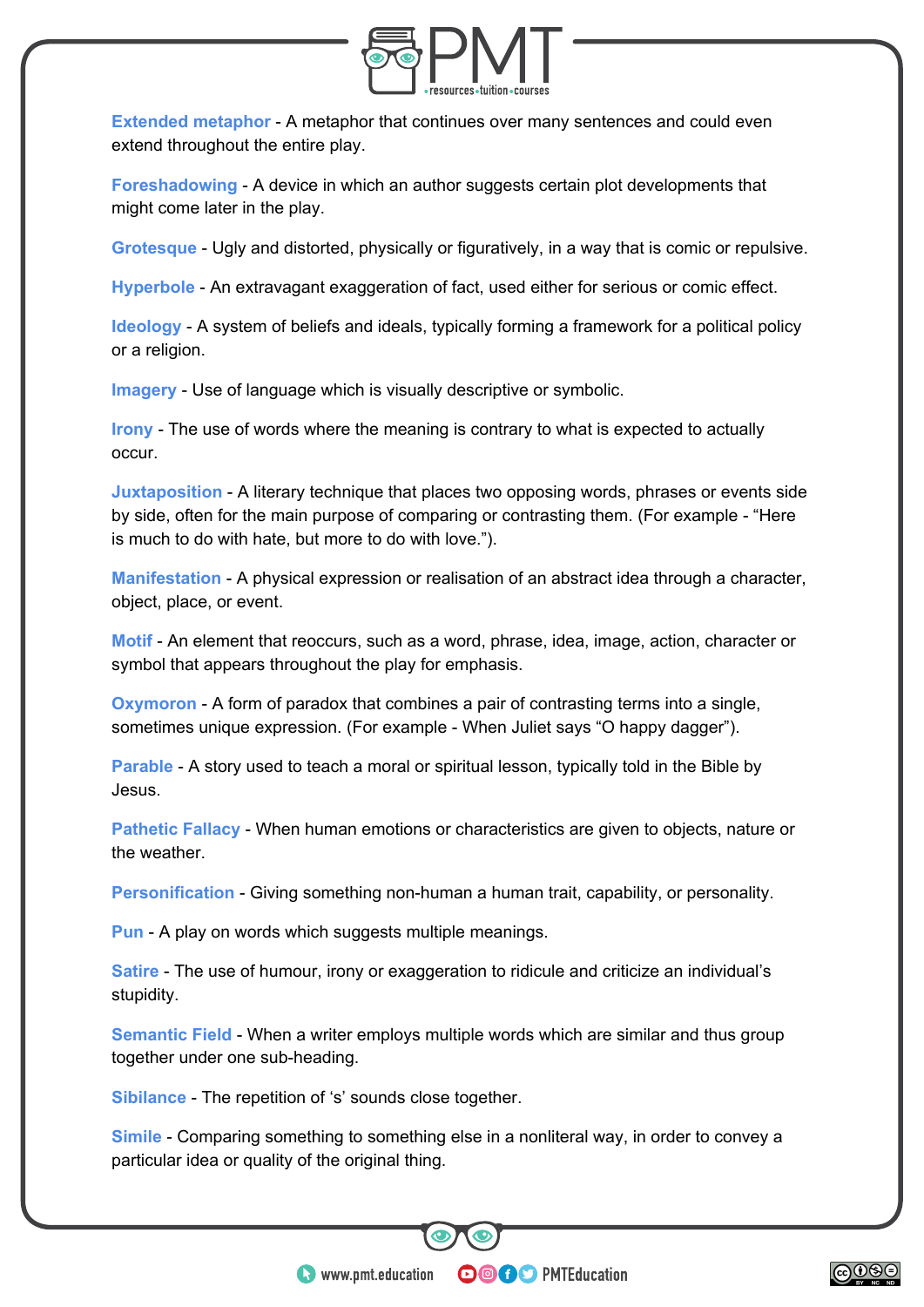

**Symbolism** - Using one object or character to expose a broader idea running throughout the play.

**Trope** - A particular type of character, event, or setting that is used frequently in stories (e.g. 'The Damsel In Distress' is a trope).

**Zoomorphism** - Imagery representing animal forms.

#### **Techniques - Structure**

**Anaphora** - Repeating a sequence of words at the beginning of adjacent clauses.

**Antithesis** - Parallel structure that uses opposites to create emphasis. (For example: "It was the best of times, it was the worst of times").

**Aside** - A part of an actor's lines that are not meant to be heard by other characters on stage and intended only for the audience; a short digression.

**Blank verse** - Unrhymed poetry written in iambic pentameter.

**Couplet** - A rhymed pair of lines.

**Cyclical** - When the same sequence of events repeats throughout a story.

**Dramatic Irony** - When a character shows that they are oblivious of the reality of which the audience is aware.

**Dramatic monologue** - A passage of speech in which one person is speaking to an audience or "thinking out loud".

**Epistrophe** - When the same word (or group of words) is employed at the end of successive sentences with the aim of emphasising it.

**Exposition** - Information provided through stage directions, narration, dialogue, or description, used to introduce the audience to crucial background information.

**Heroic couplet** - The last two lines of a Shakespearean Sonnet - a couplet of rhyming iambic pentameter.

**Iambic pentameter** - A sentence (10 syllables in total) which is composed of two syllables: the first unstressed; the second stressed.

**In Media Res** - Starting in the middle of the action.

**Microcosm** - Using a place, group of people, or event in the small-scale to represent something much larger (e.g. the battle at the start of Macbeth is a microcosm for the whole play).

**OOOO** PMTEducation

**Paradox** - A statement that seems to contradict itself but is still true.

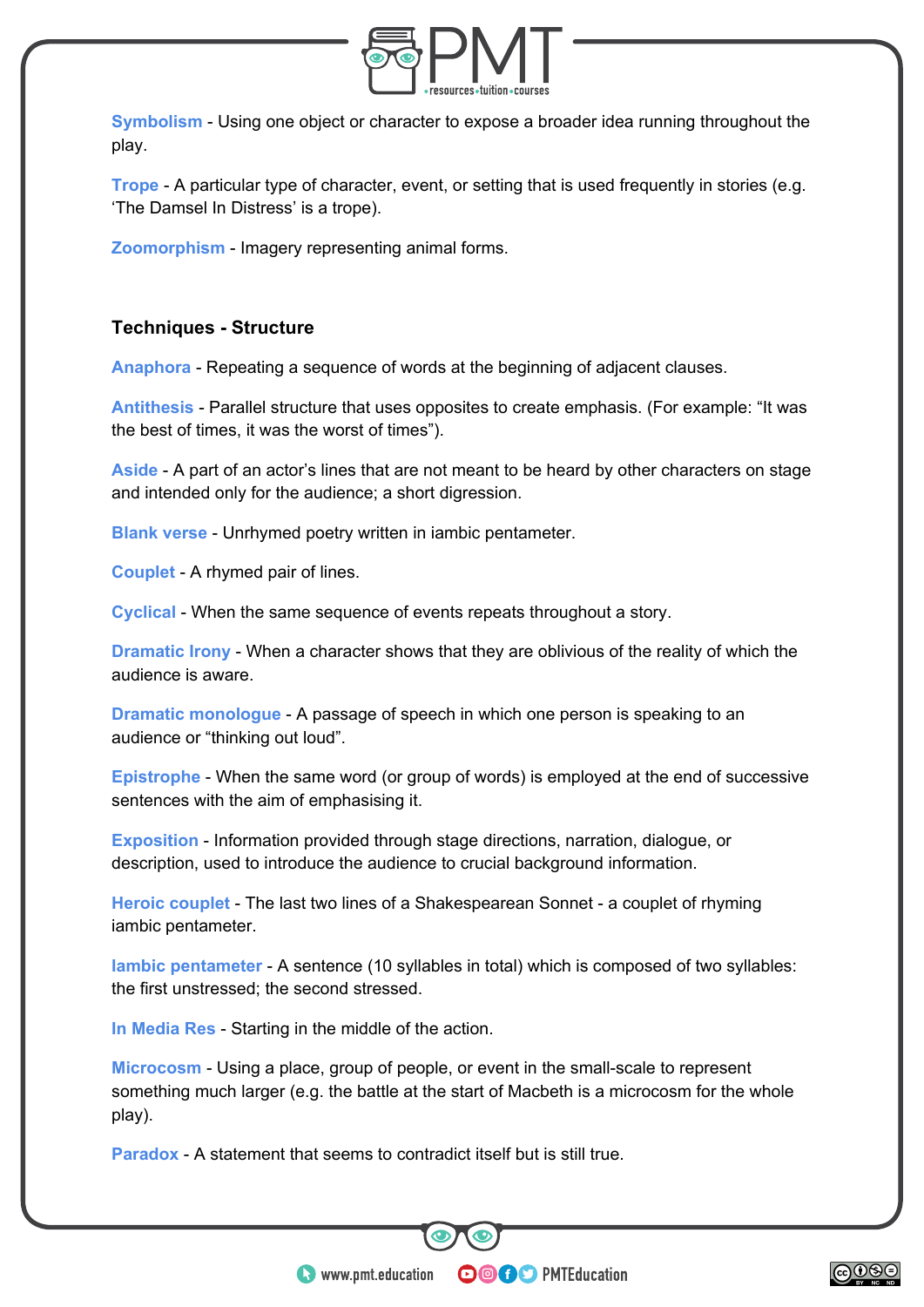

**Parallelism** - Using components that are similar in grammar, structure, or meaning within a sentence or multiple sentences, or throughout the text as a whole (e.g. "He came, he saw, he conquered").

**Refrain** - A word, phrase, or sentence that is repeated throughout a text.

**Soliloquy** - A dramatic device whereby a character stands alone on stage and addresses the audience, giving voice to their deepest thoughts and feelings.

**Sonnet form** - A highly stylized form of poetry, with 14 lines written in iambic pentameter. (For example - Romeo and Juliet's first real encounter in the balcony scene).

**Stichomythia** - A dialogue between two characters who speak one after the other. *For example:* 

LADY MACBETH: \_\_\_\_\_

MACBETH: \_\_\_\_\_

LADY MACBETH:

MACBETH: \_\_\_\_

#### **Describing character development/change**

**Anagnorisis** - A moment in a play when a character makes a critical discovery, such as the tragic hero's sudden awareness of a real situation usually as a result of their downfall.

**Antagonist** - A character who actively opposes or is hostile to another character, particularly the protagonist.

**Catharsis** - The process of letting go of or providing liberation from, strong or suppressed emotions.

**Conscience** - A moral sense of right and wrong that guides a character's behaviour.

**Foil** - A character with qualities that are in contrast with another character. (For example, Rosaline and Juliet, or Macbeth and Banquo).

**Hamartia** - A character's tragic flaw.

**Hubris** - An exaggerated self-pride or self-confidence which often leads to a fatal retaliation.

**Peripeteia** - A sudden turn of events or an unexpected reversal.

**Protagonist** - The leading character in the play.

**Tragic hero** - A character who is usually depicted as perfect and honourable yet has one 'fatal flaw' or hamartia.

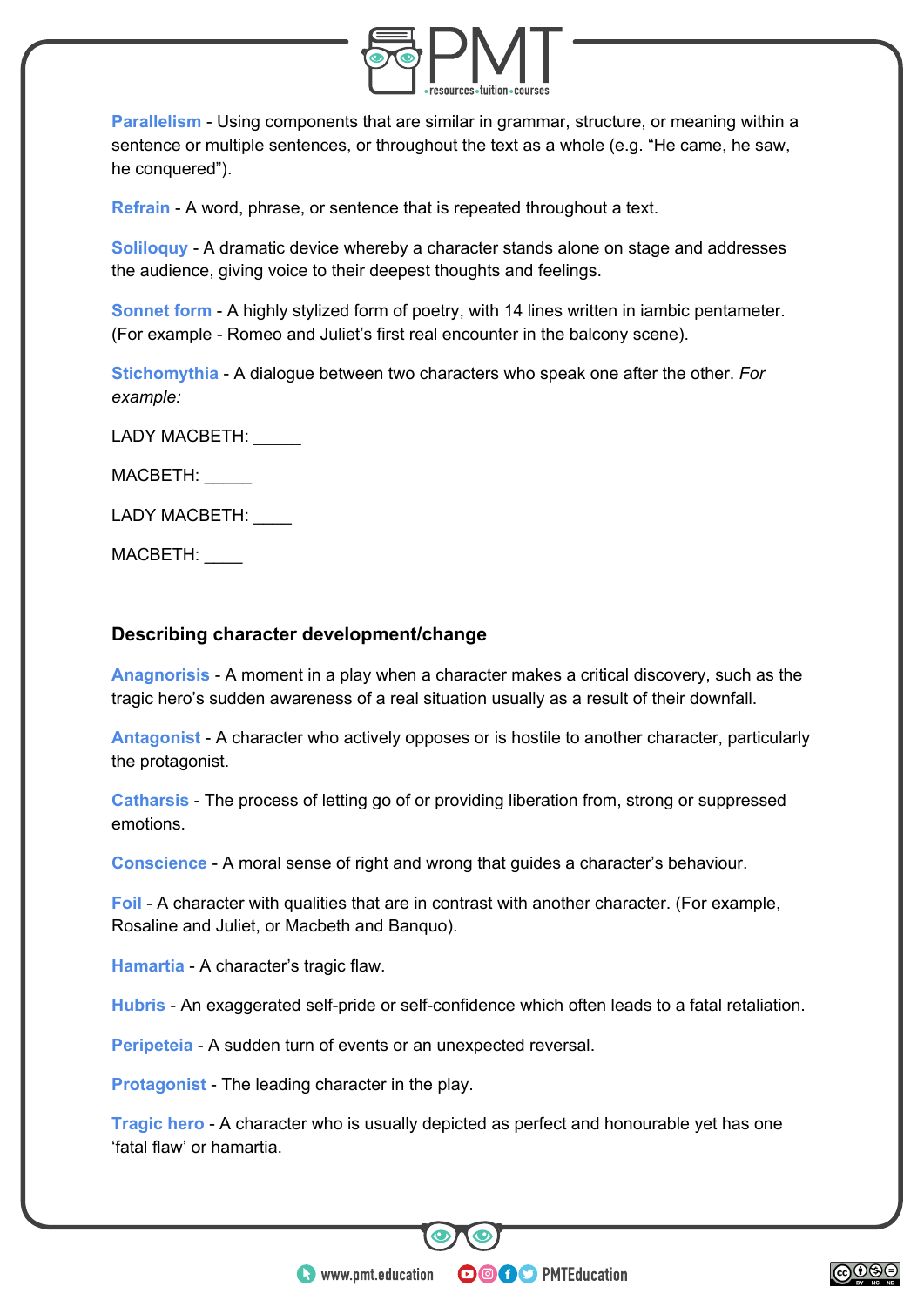

#### **Context & Concepts**

**Arthurian Legend** - The stories of King Arthur and his Knights of the Round Table, popular for how they celebrate chivalry and patriotism.

**Autonomy** - The right and ability to be able to govern yourself, including your actions and decisions.

**Code of Chivalry** - The moral, religious, and social code of Medieval knights, including bravery, honour, and courtesy.

**Convention** - The traditional way of doing things.

**Dehumanise** - Denying someone their humanity, including their emotions and independent thought.

**Divine Order/Great Chain of Being** - The belief in Medieval Christianity that all life and matter on Earth was organised into a hierarchy by God.

**Divine Right of Kings** - The belief in Christianity that the monarch of a country is chosen by God Himself to be His representative on Earth, meaning they don't have to answer to anyone except God.

**Facade** - A front or mask that is put up to disguise something or someone's true character.

**Fate** - The development of events outside an individuals' control, it is sometimes said to be determined by a supernatural power.

**Globe Theatre** - A theatre in London associated with William Shakespeare where all of Shakespeare's plays were performed. It was built in 1599 by Shakespeare's playing company and has been rebuilt and reconstructed since.

**Heathen** - Someone who isn't a Christian, particularly someone who is pagan or lacks moral principles.

**Infallible** - Never failing, incapable of making mistakes.

**Melodrama** - A dramatic piece that includes exaggerated characters and exciting events.

**Misogyny** - Hatred, contempt, or prejudice towards women for no reason other than their gender.

**Morality** - Principles, either personal or social, concerning the difference between right and wrong, going beyond legality and often religion.

**Mythology** - A collection of stories, especially belonging to a particular religion or culture such as the Ancient Greeks, that teach moral lessons or explain aspects of our world.

**OOOO** PMTEducation

**Nihilism** - Believing life is pointless and meaningless.